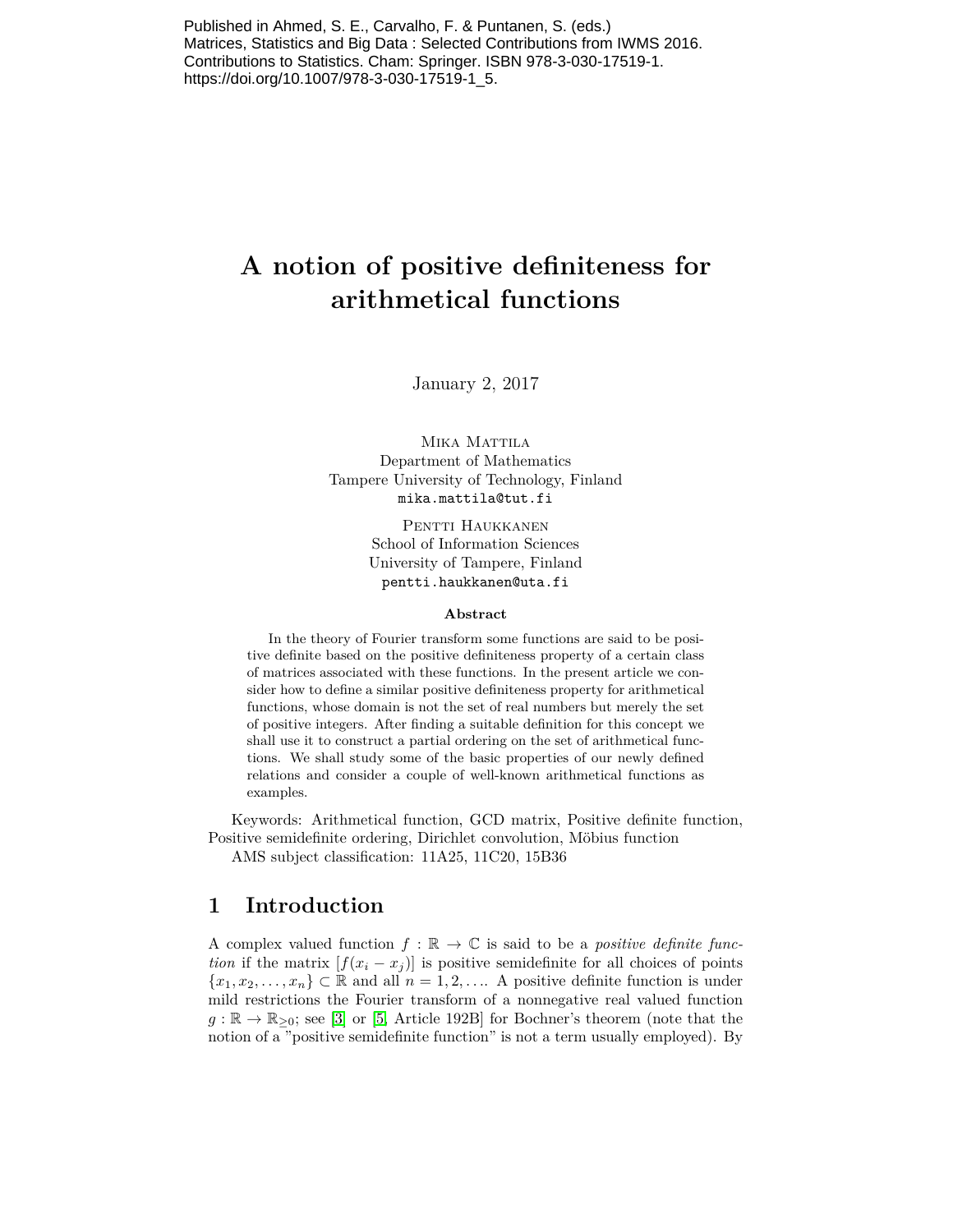using the definition it is possible to prove several basic properties for a positive definite function *f*:

- $f(-x) = \overline{f(x)}$  for all  $x \in \mathbb{R}$
- $f(0) \in \mathbb{R}$  and  $f(0) \geq 0$
- *f* is a bounded function, and  $|f(x)| \le f(0) \quad \forall x \in \mathbb{R}$
- If *f* is continuous at 0, then it is continuous everywhere
- If  $f_1, f_2, \ldots, f_n$  are positive definite functions and  $a_1, a_2, \ldots, a_n$  are nonnegative real numbers, then the function  $a_1 f_1 + a_2 f_2 + \cdots + a_n f_n$  is a positive definite function
- If *f* is a positive definite function, then so are  $\overline{f}$  and  $|f|^2$

Functions cos *x* (but not sin *x*),  $e^{aix}$  ( $a \in \mathbb{R}$ ),  $\frac{1}{1-ix}$ ,  $\frac{1}{1+}$  $\frac{1}{1+x^2}$  and  $\frac{1}{\cosh x}$ are all examples of positive definite functions (for more information, see [\[8,](#page-12-2) pp. 400-401] and [\[3,](#page-12-0) Section 3]).

In this article we are interested in *arithmetical functions*, which are realvalued (or sometimes complex-valued) functions on  $\mathbb{Z}^+ = \{1, 2, 3, \ldots\}$ . There are various operations defined on the set of arithmetical functions, see [\[2,](#page-12-3) [9\]](#page-12-4). For our purposes the most important are:

- The usual sum:  $(f+g)(m) = f(m) + g(m)$   $\forall m \in \mathbb{Z}^+$
- The usual product:  $(fg)(m) = f(m)g(m) \quad \forall m \in \mathbb{Z}^+$
- The Dirichlet convolution:  $(f * g)(m) = \sum$ *d* | *m*  $f(d)g\left(\frac{m}{d}\right)$ *d*  $\forall m \in \mathbb{Z}^+$

One of the main goals of this article is to consider how to define positive definiteness property for arithmetical functions. The original definition is a bit problematic since it would require the function to be defined on negative integers as well. There are a couple of ways how one may try to get around this problem, and we shall discuss them in Section [2.](#page-1-0) In Section [3](#page-2-0) we shall introduce our final definition and in Section [4](#page-3-0) we investigate some of the basic properties of our newly defined positive definiteness concept. In Section [5](#page-7-0) we use our positive definiteness relation to define a partial order on the set of arithmetical functions and then study the properties of this relation. We conclude this article by presenting examples concerning some fundamental arithmetical functions.

### <span id="page-1-0"></span>**2 Defining positive definiteness of arithmetical functions by using the original definition**

The most obvious way to define positive definiteness for arithmetical functions would be to expand the domain of arithmetical functions and to define the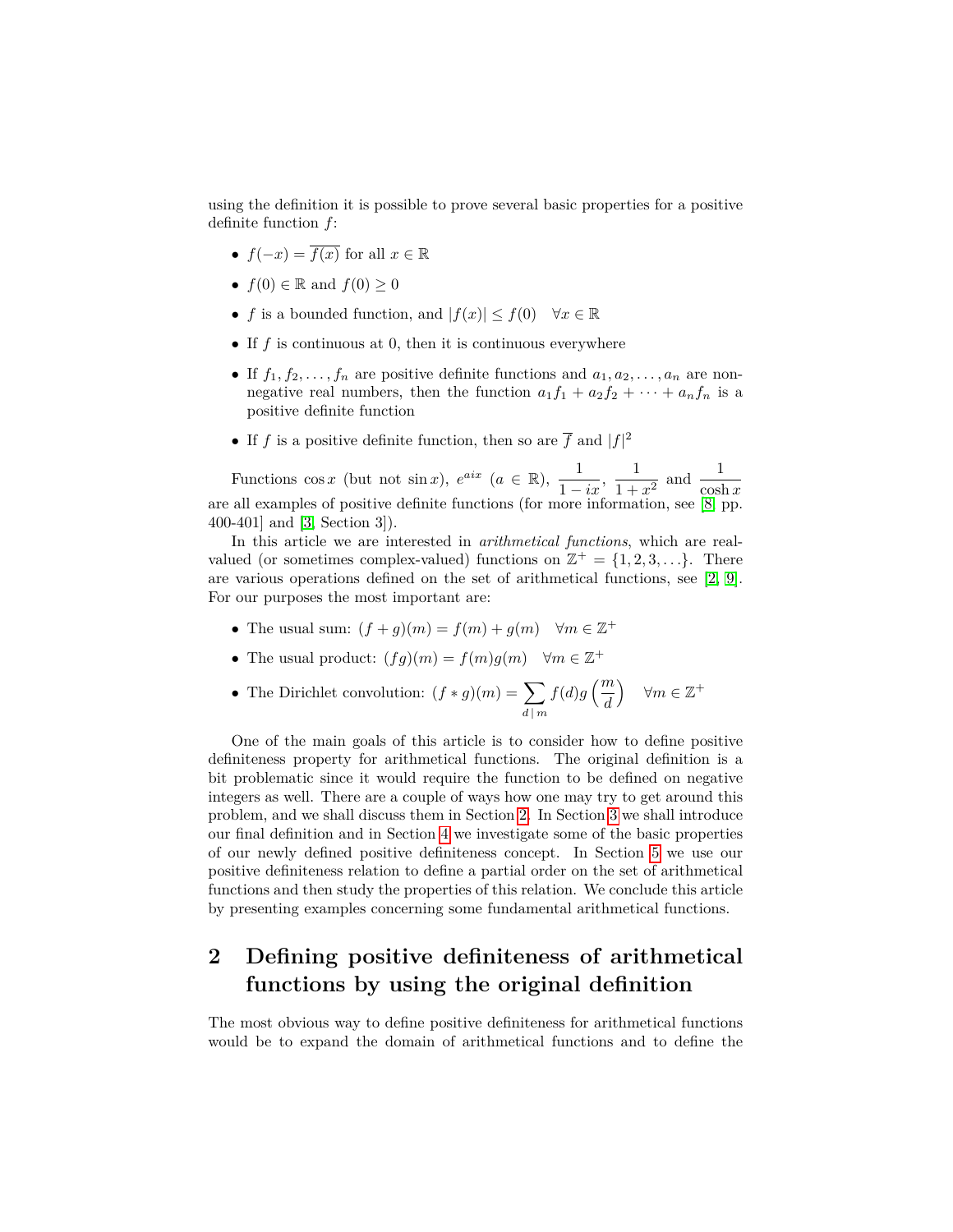concept by using the matrix  $[f(x_i - x_j)]$ . First it should be noted that without loss of generality, we may assume that  $x_1 < x_2 < \cdots < x_n$ . If  $x_i = x_j$  for some indices *i* and *j* with  $i \neq j$ , then the respective rows (and respective columns) are identical and the multiplicity of eigenvalue zero is increased by one. After eliminating identical rows and columns we can permute the rows and respective columns of the matrix  $[f(x_i-x_j)]$  so that  $x_1 < x_2 < \cdots < x_n$  is satisfied and the eigenvalues are still the same (if *P* is any permutation matrix, then  $P^{-1} = P^T$ and the matrices  $P^{T}AP$  and *A* share the same spectrum).

For an arithmetical function *f* it is customary to assume that  $f(x) = 0$ whenever  $x \notin \mathbb{Z}^+$ . Under this assumption the matrix  $[f(x_i - x_j)]$  takes the form

$$
\begin{bmatrix} f(x_1-x_1) & f(x_1-x_2) & f(x_1-x_3) & \cdots \\ f(x_2-x_1) & f(x_2-x_2) & f(x_2-x_3) & \cdots \\ f(x_3-x_1) & f(x_3-x_2) & f(x_3-x_3) & \cdots \\ \vdots & \vdots & \vdots & \vdots & \ddots \end{bmatrix} = \begin{bmatrix} 0 & 0 & 0 & \cdots \\ f(x_2-x_1) & 0 & 0 & \cdots \\ f(x_3-x_1) & f(x_3-x_2) & 0 & \cdots \\ \vdots & \vdots & \vdots & \vdots & \ddots \end{bmatrix}
$$

*.*

Since every diagonal element of this lower triangular matrix is nonnegative, the matrix is positive semidefinite. In other words, by this definition any arithmetical function *f* is positive definite, which makes no sense.

If *f* is a real-valued arithmetical function, then another rather obvious attempt would be to define  $f(-m) = f(m)$  for all  $m \in \mathbb{Z}^+$ , which makes the matrix  $[f(x_i - x_j)]$  symmetric. In this case the matrix  $[f(x_i - x_j)]$  takes the form

$$
\begin{bmatrix} f(0) & f(x_2 - x_1) & f(x_3 - x_1) & \dots \\ f(x_2 - x_1) & f(0) & f(x_3 - x_2) & \dots \\ f(x_3 - x_1) & f(x_3 - x_2) & f(0) & \dots \\ \vdots & \vdots & \vdots & \ddots & \vdots \end{bmatrix}.
$$

This is still problematic since  $f(0)$  is remains undefined. However, the value *f*(0) is crucial to the positive definiteness of the matrix  $[f(x_i - x_j)]$ . As was the case with the usual positive definite functions, also this definition implies that  $|f(i)| \leq f(0)$  for all  $i \in \mathbb{Z}^+$ . It becomes quite clear that this approach does not work either, and therefore there seems to be no natural way to define positive definiteness of arithmetical functions by using the matrix  $[f(x_i - x_j)]$ . It seems that we need to use a different class of matrices in order to define positive definiteness for arithmetical functions.

#### <span id="page-2-0"></span>**3 Defining positive definiteness by using GCD matrices**

Let A denote the set of arithmetical functions and let  $f \in \mathcal{A}$ . Let

$$
S = \{x_1, x_2, \dots, x_n\}
$$

be a finite subset of  $\mathbb{Z}^+$  with  $x_1 < x_2 < \cdots < x_n$ . The GCD matrix  $(S)_f$  of the set *S* with respect to the function *f* is the  $n \times n$  matrix with  $f(\gcd(x_i, x_j))$  as its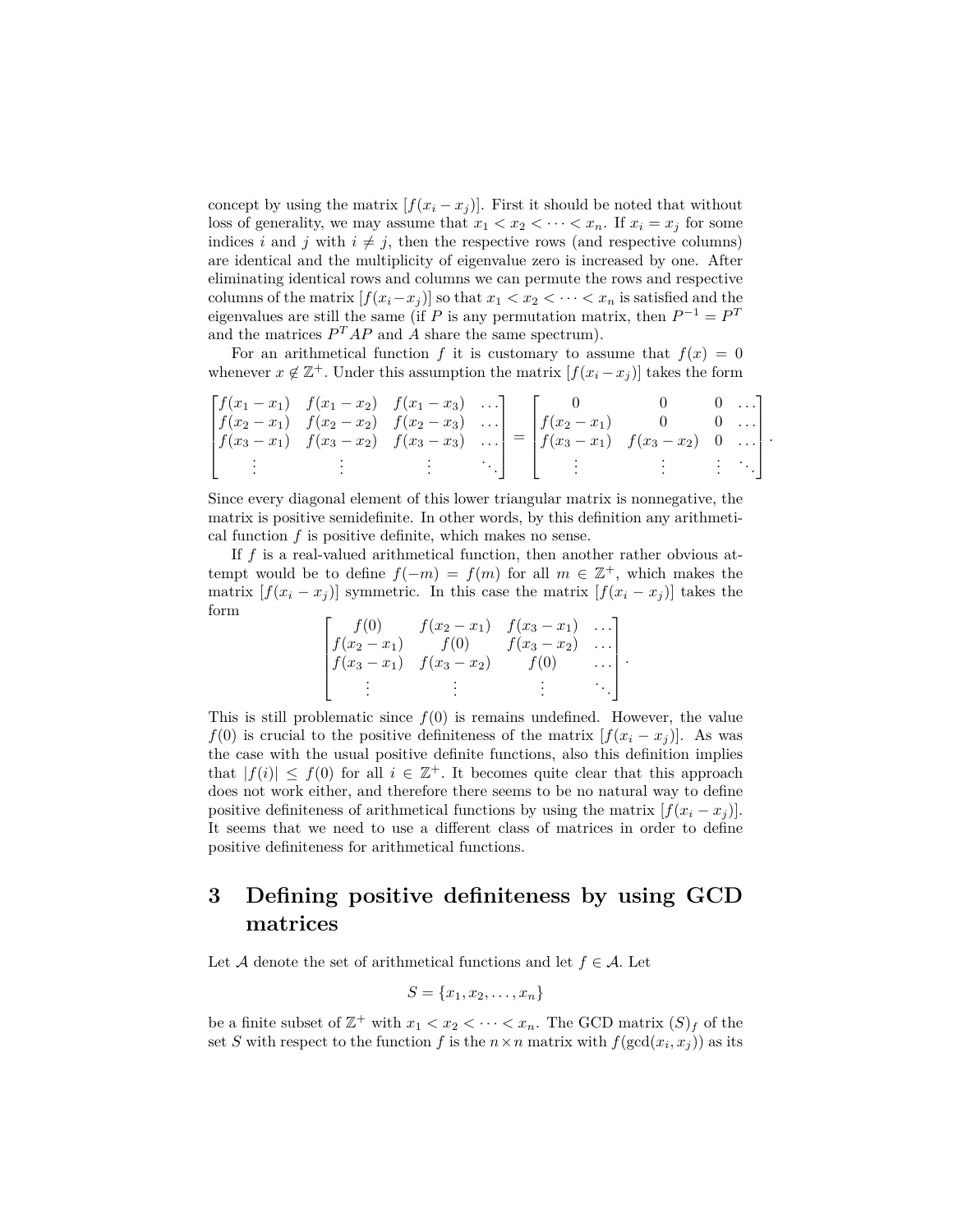*ij* entry. This definition originates from the seminal paper [\[14\]](#page-12-5) by H. J. S. Smith published in 1876. For more information about GCD and related matrices, see [\[1,](#page-11-0) [6,](#page-12-6) [10,](#page-12-7) [13\]](#page-12-8).

**Definition 3.1.** An arithmetical function  $f : \mathbb{Z}^+ \to \mathbb{R}$  is positive definite if the GCD matrix  $[f(\gcd(x_i, x_j))]$  is positive semidefinite for all choices of points  ${x_1, x_2, \ldots, x_n} \subset \mathbb{Z}^+$  and all  $n = 1, 2, \ldots$ 

**Remark 3.1.** Arithmetical function *f* is positive definite if and only if the GCD matrix  $(S)_f$  succeeds the corresponding zero matrix with respect to the Löwner order for all finite nonempty sets  $S \subset \mathbb{Z}$ .

<span id="page-3-1"></span>**Example 3.1.** Let  $\delta \in \mathcal{A}$  with  $\delta(1) = 1$  and  $\delta(m) = 0$  for all  $m > 1$  (the function  $\delta$  is the identity element with respect to the Dirichlet convolution). Let  $S = \{1, 2\}$ . Then

$$
(S)_{\delta} = \begin{bmatrix} \delta(\gcd(1,1)) & \delta(\gcd(1,2)) \\ \delta(\gcd(2,1)) & \delta(\gcd(2,2)) \end{bmatrix} = \begin{bmatrix} \delta(1) & \delta(1) \\ \delta(1) & \delta(2) \end{bmatrix} = \begin{bmatrix} 1 & 1 \\ 1 & 0 \end{bmatrix}.
$$

This matrix is not positive semidefinite, since  $\det(S)_{\delta} = -1$ , and thus  $\delta$  is not a positive definite function.

**Example 3.2.** The Möbius function  $\mu$  is defined as follows:

- $\mu(m) = (-1)^k$  if  $p^2 \nmid m$  for any prime number p and k is the number of the prime factors of *m*,
- $\mu(m) = 0$  if  $p^2 | m$  for some prime number *p*.

Take any prime number *p* and set  $S = \{p\}$ . We obtain  $(S)_{\mu} = [\mu(p)] = [-1]$ *.* Thus the function  $\mu$  is not positive definite.

<span id="page-3-2"></span>**Example 3.3.** Let  $\alpha \in \mathbb{R}$ . We define  $N^{\alpha}(m) = m^{\alpha}$  for all  $m \in \mathbb{Z}^{+}$ .

- 1. Let  $\alpha > 0$ . It is a well-known fact (see e.g. [\[4\]](#page-12-9)) that in this case the matrix  $(S)_{N^{\alpha}} = [\gcd(x_i, x_j)^{\alpha}]$  is positive definite for all finite nonempty sets  $S \subset \mathbb{Z}^+$ . Thus  $N^{\alpha}$  is a positive definite function for all  $\alpha > 0$ .
- 2. Let  $\alpha < 0$  and  $S = \{x_1, x_2\}$  with  $x_1 | x_2$ . In this case

$$
(S)_{N^{\alpha}} = \begin{bmatrix} N^{\alpha}(x_1) & N^{\alpha}(x_1) \\ N^{\alpha}(x_1) & N^{\alpha}(x_2) \end{bmatrix} = \begin{bmatrix} x_1^{\alpha} & x_1^{\alpha} \\ x_1^{\alpha} & x_2^{\alpha} \end{bmatrix}.
$$

Now  $\det(S)_{N^{\alpha}} = (x_1 x_2)^{\alpha} - (x_1^2)^{\alpha} < 0$ . Thus  $N^{\alpha}$  is not a positive definite function for any  $\alpha < 0$ .

<span id="page-3-0"></span>3. For  $\alpha = 0$  we denote  $N^0 = \zeta$  and have  $\zeta(m) = 1$  for all  $m \in \mathbb{Z}^+$  (the function  $\zeta$  is the identity element with respect to the usual product). For any finite nonempty set  $S \subset \mathbb{Z}$  the matrix  $(S)_{\zeta}$  is an  $n \times n$  matrix with all elements equal to 1. It has two distinct eigenvalues: 0 with multiplicity  $n-1$  and *n* with multiplicity 1. The matrix  $(S)_{\zeta}$  is positive semidefinite and thus  $\zeta$  is a positive definite function.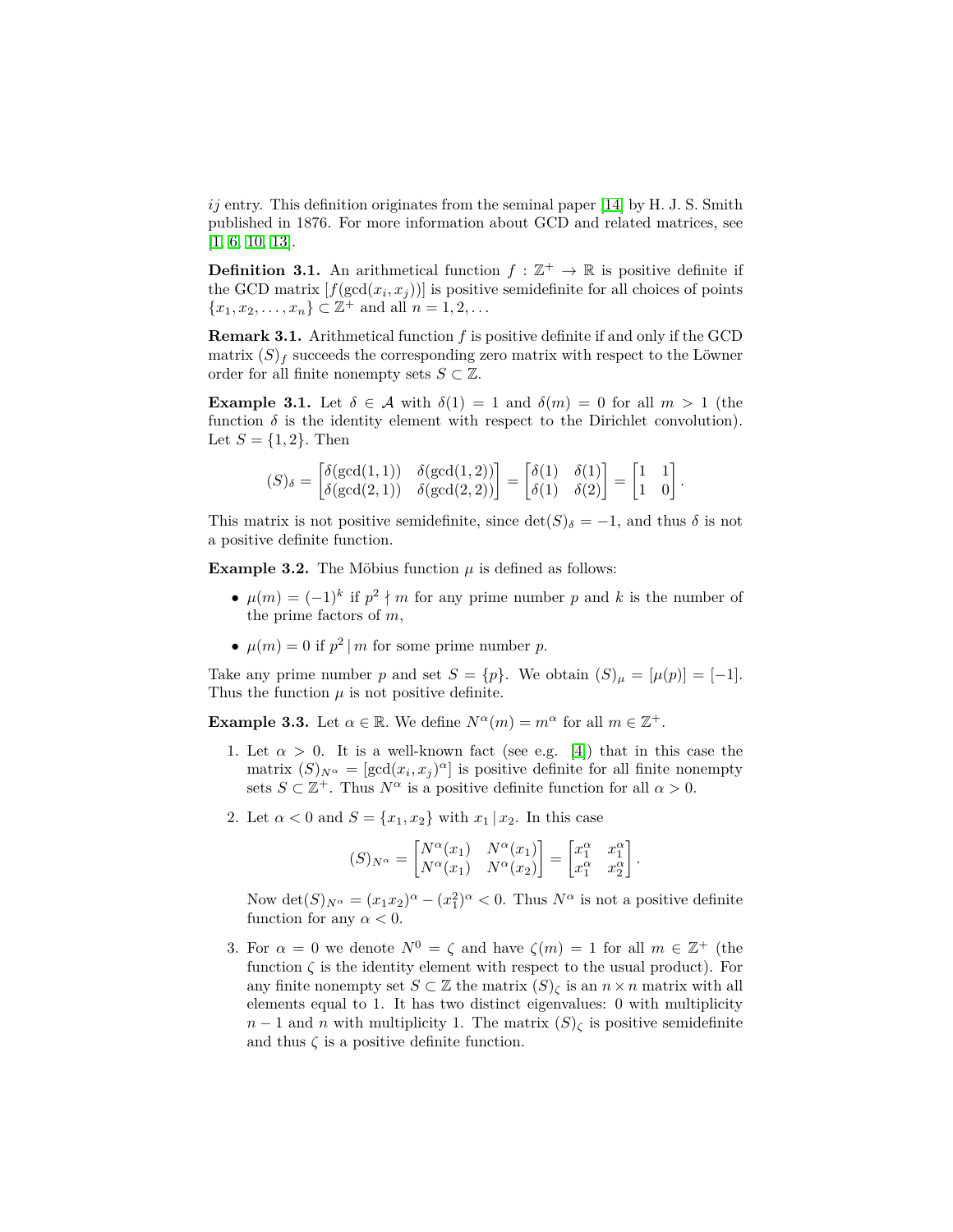## **4 Positive definiteness properties for arithmetical functions**

In this section we investigate various basic properties that follow directly from the definition of a positive definite arithmetical function. We continue to assume that *S* is ordered as in the previous section:  $x_1 < x_2 < \cdots < x_n$ .

<span id="page-4-1"></span>**Theorem 4.1.** Let  $f \in \mathcal{A}$  be a positive definite function. Then

- 1.  $f(m) \geq 0$  for all  $m \in \mathbb{Z}^+$ ,
- 2.  $k | m \Rightarrow f(k) \le f(m)$  for all  $k, m \in \mathbb{Z}^+$ .

*Proof.* Let  $m \in \mathbb{Z}^+$ . The first claim follows by setting  $S = \{m\}$ , which yields the  $1 \times 1$  GCD matrix  $(S)_f = [f(m)]$ . This matrix needs to be positive semidefinite, and therefore  $f(m) \geq 0$ .

Suppose next that  $k \mid m$ . In this case we choose  $S = \{k, m\}$  to obtain the GCD matrix

$$
(S)_f = \begin{bmatrix} f(k) & f(k) \\ f(k) & f(m) \end{bmatrix}.
$$

The determinant of this matrix is equal to  $f(k)f(m) - f(k)^2 = f(k)(f(m)$  $f(k)$ )  $\geq$  0. From this we deduce by distinguishing the cases in which  $f(k)$  is 0 and  $\neq 0$ , that  $f(m) \geq f(k)$ .  $\Box$ 

**Corollary 4.1.** If  $f \in \mathcal{A}$  is a positive definite function, then  $f(m) \ge f(1) \ge 0$ for all  $m \in \mathbb{Z}^+$ .

<span id="page-4-0"></span>**Theorem 4.2.** A function  $f \in \mathcal{A}$  is positive definite if and only if the GCD matrix  $(S_m)_f$  of the set  $S_m = \{1, 2, \ldots, m\}$  is positive semidefinite for all  $m =$  $1, 2, \ldots$ .

*Proof.* The implication  $\Rightarrow$  is trivial, and thus it suffices to show the direction  $\Leftarrow$ . Suppose that the matrix  $(S_m)_f$  of the set  $S_m = \{1, 2, \ldots, m\}$  is positive semidefinite for all  $m = 1, 2, \ldots$  Let  $S = \{x_1, x_2, \ldots, x_n\}$  be an arbitrary subset of  $\mathbb{Z}^+$ . Let *m* be a positive integer with  $x_n \leq m$ . Now the GCD matrix  $(S)_f$  of the set *S* is a principal submatrix of the GCD matrix  $(S_m)_f$  of the set  $\{1, 2, \ldots, m\}$ . Since every principal submatrix of a positive semidefinite matrix is positive semidefinite, see [\[8,](#page-12-2) Observation 7.1.2], we may deduce that the matrix  $(S)_f$  is positive semidefinite.  $\Box$ 

<span id="page-4-2"></span>**Theorem 4.3.** A function  $f \in \mathcal{A}$  is positive definite if and only if  $(f * \mu)(k) \geq 0$ for all  $k \in \mathbb{Z}^+$ .

*Proof.* By Theorem [4.2,](#page-4-0) it suffices to show that the GCD matrix  $(S_m)_f$  of the set  $S_m = \{1, 2, \ldots, m\}$  is positive semidefinite for all  $m \in \mathbb{Z}^+$  if and only if  $(f * \mu)(k) \geq 0$  for all  $k \in \mathbb{Z}^+$ . Let  $m \in \mathbb{Z}^+$ . First we recall the well-known factorization

$$
(S_m)_f = EDE^T,
$$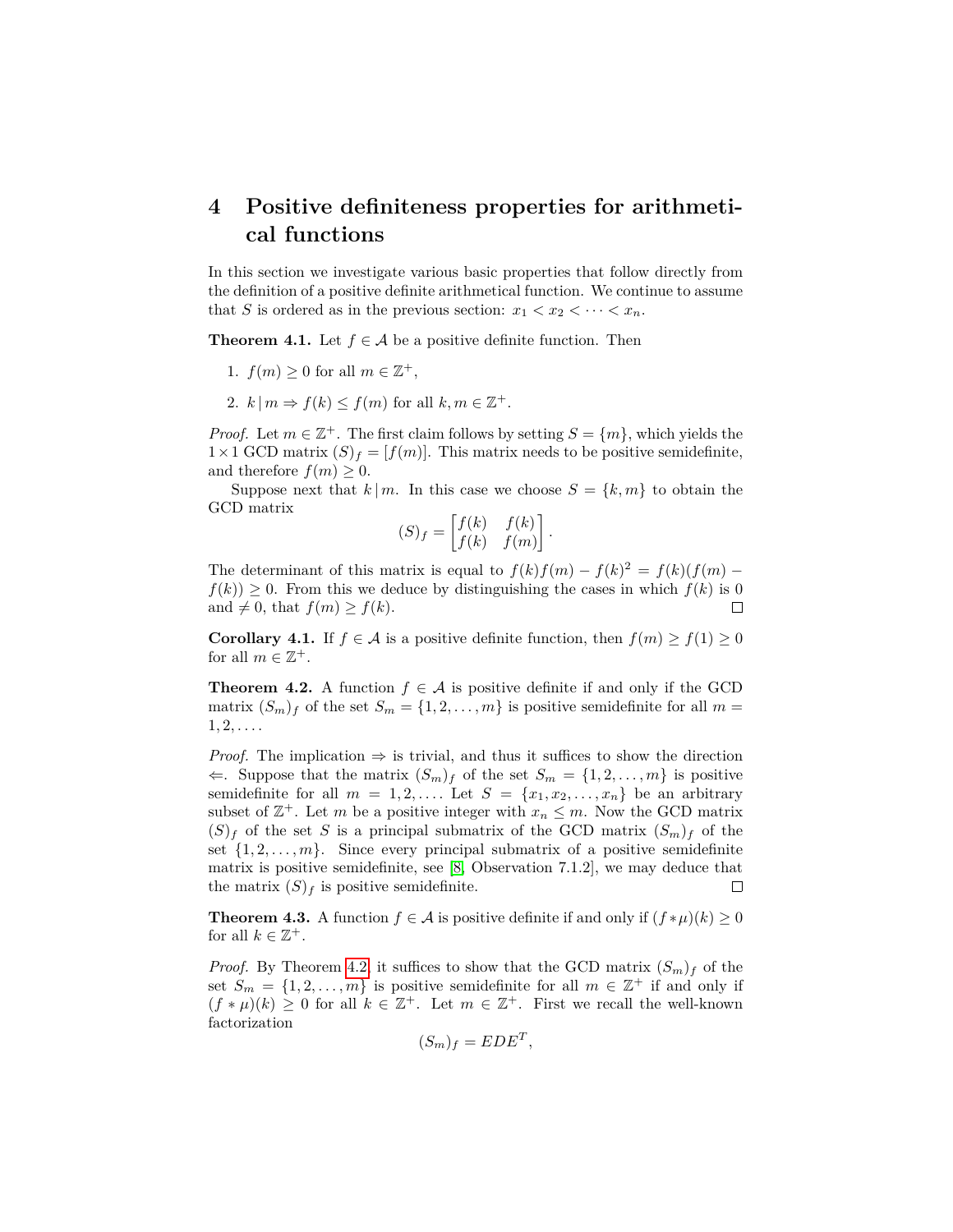where  $E$  is the  $m \times m$  matrix with

$$
e_{ij} = \begin{cases} 1 & \text{if } j \mid i, \\ 0 & \text{otherwise} \end{cases}
$$

and  $D = \text{diag}((f * \mu)(1), (f * \mu)(2), \ldots, (f * \mu)(m))$ . Since *E* is a triangular matrix with all of its diagonal elements equal to 1, by Sylvester's Law of Inertia (see [\[8,](#page-12-2) Theorem 4.5.8]) we may deduce that the matrix  $(S_m)_f$  is positive semidefinite if and only if the matrix *D* is positive semidefinite. The claim follows from this.  $\Box$ 

**Remark 4.1.** Neither the argument used in the proof of Theorem [4.2](#page-4-0) nor the idea of using *LDL<sup>T</sup>* factorization in determining the inertias of GCD type matrices are entirely new - both of them appear in the article [\[11\]](#page-12-10) from the year 2004 by J. S. Ovall. The *LDL<sup>T</sup>* factorization itself originates from Rajarama Bhat [\[12\]](#page-12-11) and Bourque and Ligh [\[4\]](#page-12-9). The factorization has also other applications, see e.g. [\[7\]](#page-12-12).

<span id="page-5-0"></span>**Theorem 4.4.** Let  $f, g \in \mathcal{A}$  be positive definite functions. Then

- 1. *af* is a positive definite function for all  $a \geq 0$ ,
- 2.  $f + g$  is a positive definite function,
- 3. *fg* is a positive definite function,
- 4. *f* ∗ *g* is a positive definite function.

*Proof.* It is clear that  $(S)_{af} = a(S)_f$  and  $(S)_{f+g} = (S)_f + (S)_g$ . Thus the properties 1 and 2 follow from the fact that every nonnegative linear combination of positive semidefinite matrices is positive semidefinite. Since  $(S)_{fg} = (S)_f \circ$  $(S)<sub>a</sub>$ , the property 3 follows from the observation that the Hadamard product of two positive semidefinite matrices is positive semidefinite - see [\[8,](#page-12-2) Theorem 7.5.3]. We prove property 4 by showing that  $((f * g) * \mu)(k) \geq 0$  for all  $k \in \mathbb{Z}^+$ . The associativity of the Dirichlet convolution yields

$$
((f * g) * \mu)(k) = (f * (g * \mu))(k) = \sum_{d \mid k} \underbrace{f(d)}_{\geq 0} \underbrace{(g * \mu)}_{\geq 0} \underbrace{\left(\frac{k}{d}\right)}_{\geq 0} \geq 0.
$$

 $\Box$ 

**Remark 4.2.** It is easy to see that in the proof of Theorem [4.4](#page-5-0) part 4 it suffices that one of the functions *f* and *g* is positive definite and the values of the other are nonnegative.

The following corollary is an immediate consequence of Theorem [4.4.](#page-5-0)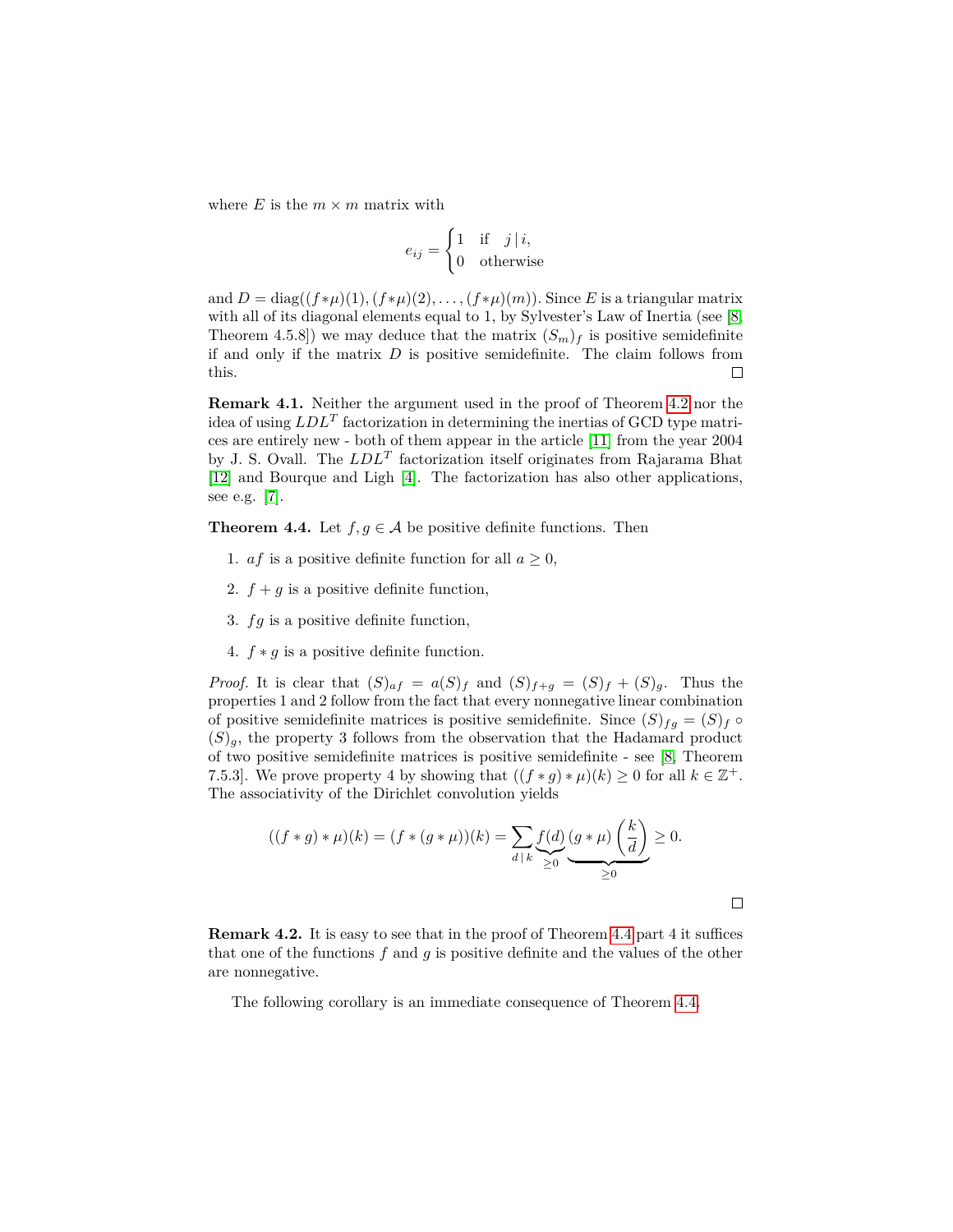**Corollary 4.2.** Suppose that  $f \in \mathcal{A}$  is positive definite. Then the functions

$$
f^r = \underbrace{f \cdot f \cdots f}_{r \text{ times}} \qquad \text{and} \qquad f^{*r} = \underbrace{f * f * \cdots * f}_{r \text{ times}}
$$

are positive definite for all  $r = 1, 2, 3, \ldots$ .

It is also interesting to consider how positive definiteness of arithmetical functions behaves with respect to different inverse operations.

**Theorem 4.5.** Let  $f \in \mathcal{A}$  be a positive definite function.

- 1. If  $-f$  is also a positive definite function, then  $f(m) = 0$  for all  $m \in \mathbb{Z}^+$ .
- 2. If  $f^{-1} = \frac{1}{f}$  exists and is also a positive definite function, then there exists  $a \in \mathbb{R}$  such that  $f(m) = a$  for all  $m \in \mathbb{Z}^+$ .
- 3. If  $f^{*(-1)}$  (the Dirichlet inverse of *f*) exists, then it cannot be positive definite.
- *Proof.* 1. The first part follows directly from the simple fact that if both *A* and −*A* are positive definite, then *A* must be equal to the zero matrix. And if the GCD matrix of any finite nonempty set  $S \subset \mathbb{Z}^+$  with respect to the function *f* is the zero matrix, then *f* must be the constant function zero.
	- 2. If the function  $\frac{1}{f}$  exists and is positive definite, then we must have  $f(m)$ 0 for all  $m \in \mathbb{Z}^+$ . Let  $m$  be an arbitrary integer greater than 1 and let  $S = \{1, m\}$ . Since *f* and  $\frac{1}{f}$  are positive definite, both of the GCD matrices

$$
(S)_f = \begin{bmatrix} f(1) & f(1) \\ f(1) & f(m) \end{bmatrix} \text{ and } (S)_{\frac{1}{f}} = \begin{bmatrix} \frac{1}{f(1)} & \frac{1}{f(1)} \\ \frac{1}{f(1)} & \frac{1}{f(m)} \end{bmatrix}
$$

are positive semidefinite. The determinants of these matrices must be nonnegative, in other words,

$$
f(1)(f(m) - f(1)) \ge 0
$$
 and  $\frac{1}{f(1)} \left( \frac{1}{f(m)} - \frac{1}{f(1)} \right) \ge 0.$ 

Since  $f(1) > 0$ , the first inequality yields  $f(m) \ge f(1)$  and the second implies that  $f(1) \ge f(m)$ . Thus we must have  $f(m) = f(1)$  for any positive integer *m*.

3. If  $f^{*(-1)}$  exists and f is positive definite, then we have  $f(1) > 0$  and  $f^{*(-1)}(1) = \frac{1}{f(1)} > 0$ . If  $f(m) = 0$  for all  $m > 1$ , then there exists a positive real number *a* such that  $f = a\delta$ , where  $\delta$  is the arithmetical function defined in Example [3.1.](#page-3-1) Like the function  $\delta$ , the function  $f$  is not positive definite.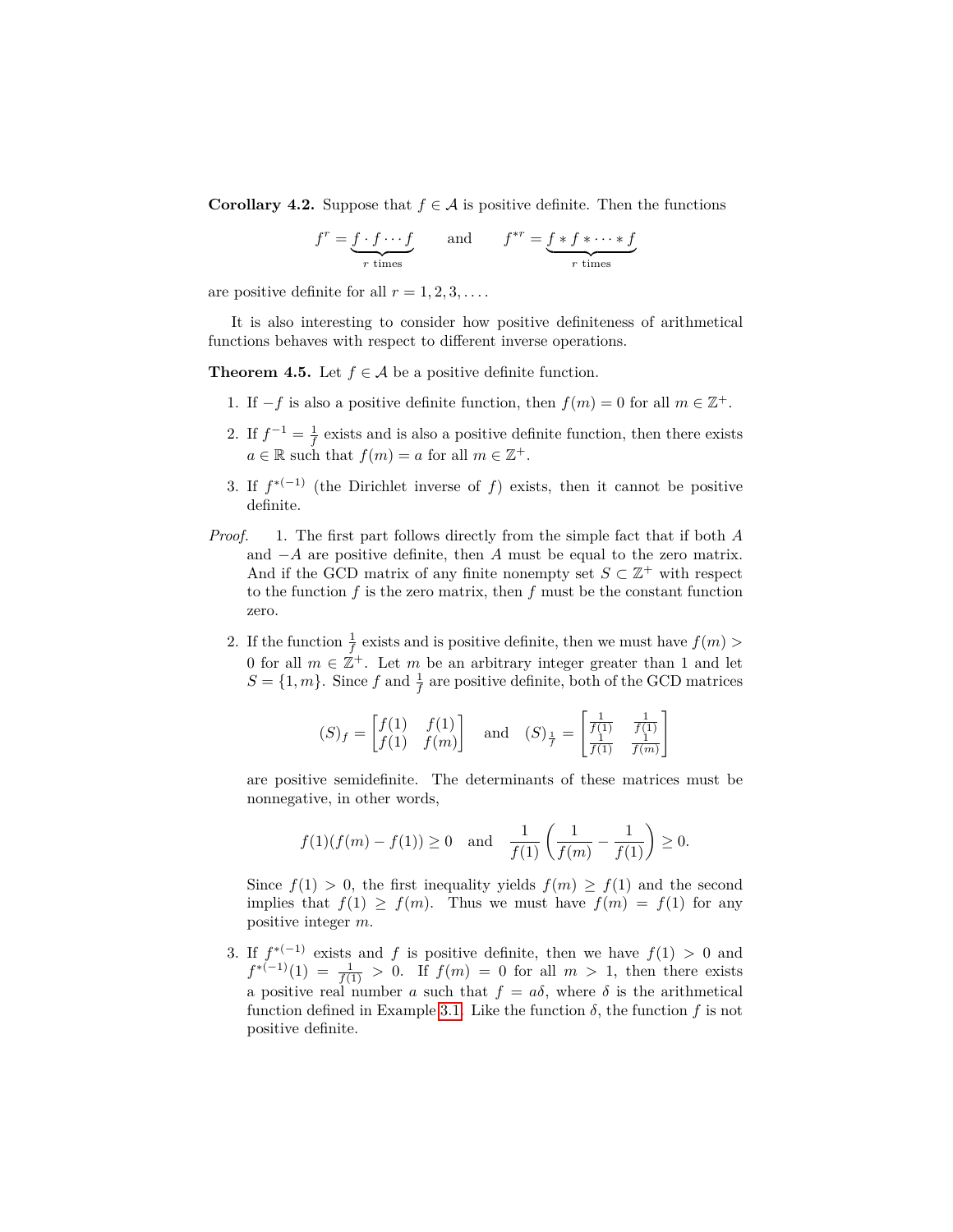Assume next that  $f(m) > 0$  for some  $m > 1$ . Let  $m_0$  be the smallest positive integer such that  $m_0 > 1$  and  $f(m_0) > 0$ . We obtain

$$
0 = \delta(m_0) = (f * f^{*(-1)})(m_0) = \sum_{d \mid m_0} f(d) f^{*(-1)}\left(\frac{m_0}{d}\right)
$$

$$
= \underbrace{f(1)}_{>0} f^{*(-1)}(m_0) + \underbrace{f(m_0)}_{>0} \underbrace{f^{*(-1)}(1)}_{>0}.
$$

This means that we must have  $f^{*(-1)}(m_0) < 0$ , and therefore  $f^{*(-1)}$  cannot be positive definite.

# <span id="page-7-0"></span>**5 A partial order on the set of arithmetical functions**

**Notation 5.1.** Let *f* and *g* be arithmetical functions. If the function  $g - f$  is positive definite we shall write  $f \preceq g$ .

**Theorem 5.1.**  $f \leq g$  if and only if the matrix  $(S)g-(S)f$  is positive semidefinite for all finite nonempty sets  $S \subset \mathbb{Z}^+$  (in other words,  $f \preceq g$  if and only if  $(S)_f \leqslant (S)_g$  for all finite nonempty sets  $S \subset \mathbb{Z}^+$ , where  $\leqslant$  is the Löwner order).

*Proof.* By definition,  $g - f$  is positive definite if and only if the matrix  $(S)_{g-f}$  =  $(S)_{g} - (S)_{f}$  is positive semidefinite for all sets  $S = \{x_1, x_2, \ldots, x_n\} \subset \mathbb{Z}^+$  and for all  $n = 1, 2, \ldots$  Furthermore, this is equivalent to the statement that the matrix  $(S)_f$  precedes the matrix  $(S)_g$  in the sense of the Löwner order.  $\Box$ 

**Theorem 5.2.** The relation  $\preceq$  is a partial order.

- *Proof.* For any  $f \in \mathcal{A}$  the matrix  $(S)_f (S)_f = 0$  is positive semidefinite for all finite nonempty sets  $S \subset \mathbb{Z}^+$ . Thus  $\preceq$  is reflexive.
	- Suppose that  $f \preceq g$  and  $g \preceq f$ . Thus for any finite nonempty set  $S \subset \mathbb{Z}^+$ both of the matrices  $(S)_g - (S)_f$  and  $(S)_f - (S)_g$  are positive semidefinite, which implies that  $(S)_f = (S)_g$ . Therefore  $f(x_i) = g(x_i)$  for all  $x_i \in S$ and we must have  $f = g$  (since *S* is an arbitrary set).
	- Suppose that  $f \preceq g$  and  $g \preceq h$ . Let  $S \subset \mathbb{Z}^+$ . Now the matrices  $(S)_{g}-(S)_{f}$ and  $(S)_h - (S)_g$  are positive semidefinite and

$$
(S)_h - (S)_f = ((S)_h - (S)_g) + ((S)_g - (S)_f).
$$

Thus  $(S)_h - (S)_f$  is positive semidefinite and we must have  $f \preceq h$ .

 $\Box$ 

 $\Box$ 

The following results now follow directly from Theorems [4.1](#page-4-1) and [4.3.](#page-4-2)

<span id="page-7-1"></span>**Corollary 5.1.** Suppose that  $f \preceq g$ . Then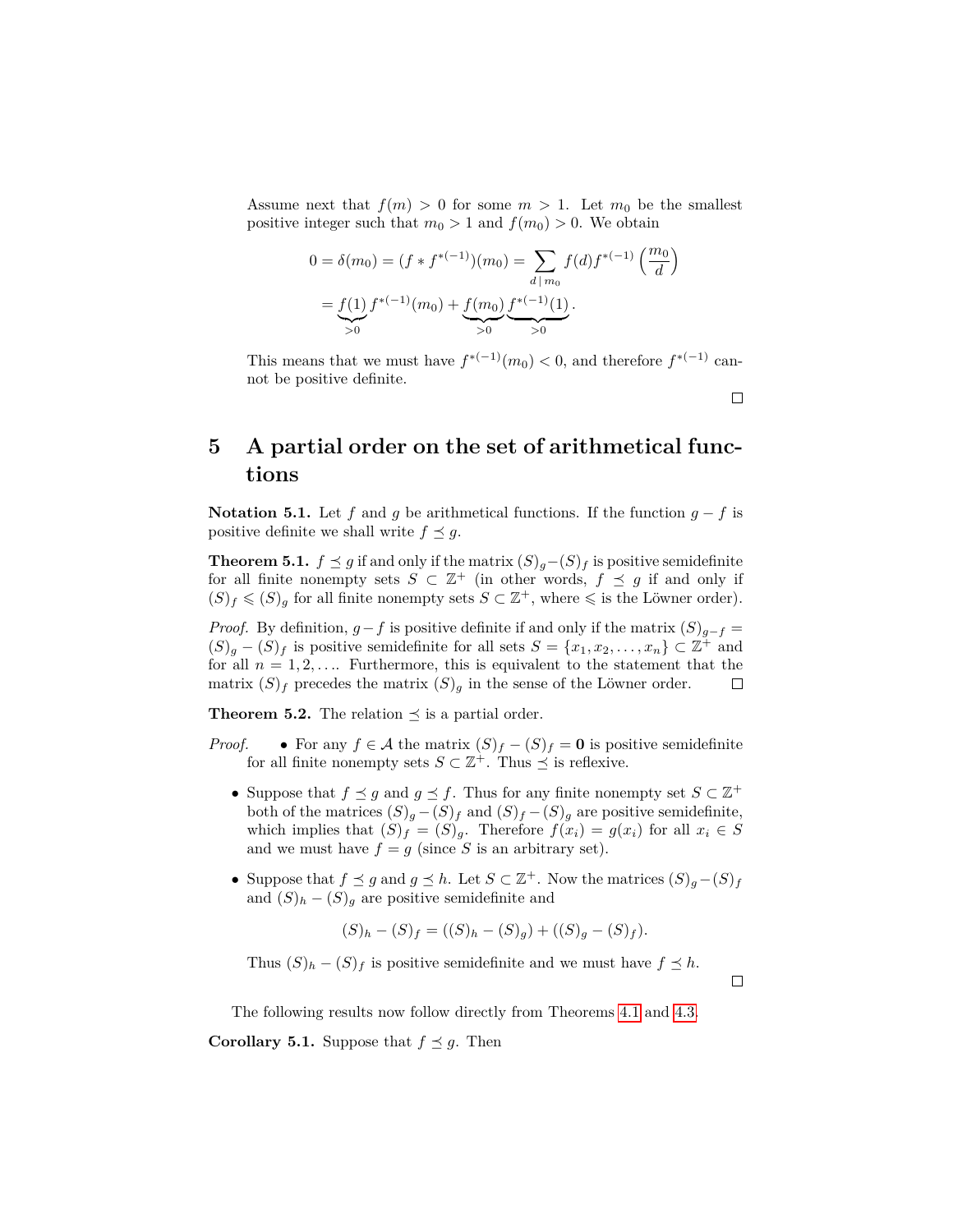1.  $f(m) \leq g(m)$  for all  $m \in \mathbb{Z}^+$ ,

2. 
$$
k \mid m \Rightarrow g(k) - f(k) \le g(m) - f(m)
$$
 for all  $k, m \in \mathbb{Z}^+$ .

<span id="page-8-0"></span>**Corollary 5.2.** Function  $f \preceq g$  if and only if

$$
((g - f) * \mu)(k) = (g * \mu)(k) - (f * \mu)(k) \ge 0
$$

for all  $k \in \mathbb{Z}$ .

At this point it is natural to consider how our newly defined relation  $\preceq$ relates to different function operations.

**Theorem 5.3.** Suppose that  $0 \le f_1 \le g_1$  and  $0 \le f_2 \le g_2$ . Then

- 1.  $0 \le f_1 f_2 \le g_1 g_2$ ,
- 2.  $0 \le f_1 * f_2 \le g_1 * g_2$ .
- *Proof.* 1. We need to show that for any finite nonempty set  $S \subset \mathbb{Z}^+$  the matrix

$$
(S)_{f_1f_2} - (S)_{g_1g_2} = (S)_{f_1} \circ (S)_{f_2} - (S)_{g_1} \circ (S)_{g_2}
$$

is positive semidefinite. Since  $\mathbf{0} \preceq (S)_{f_1} \preceq (S)_{g_1}$  and  $\mathbf{0} \preceq (S)_{f_2} \preceq (S)_{g_2}$ , the claim follows from [\[8,](#page-12-2) p. 475, Problem 4].

2. In the second case it is more convenient to use Corollary [5.2](#page-8-0) and show that for all  $k \in \mathbb{Z}^+$  we have

$$
((f_1 * f_2) * \mu)(k) \le ((g_1 * g_2) * \mu)(k).
$$

Let  $k \in \mathbb{Z}^+$ . By using the associativity of the Dirichlet convolution and Corollaries [5.1](#page-7-1) and [5.2](#page-8-0) we obtain

((*f*<sup>1</sup> ∗ *f*2) ∗ *µ*)(*k*) = (*f*<sup>1</sup> ∗ (*f*<sup>2</sup> ∗ *µ*))(*k*) = X *d* | *k* ≥0 z }| { *f*1(*d*) | {z } ≤*g*1(*d*) ≥0 z }| { (*f*<sup>2</sup> ∗ *µ*) *k d* | {z } <sup>≤</sup>(*g*2∗*µ*)( *k d* ) ≤ X *d* | *k g*1(*d*)(*g*<sup>2</sup> ∗ *µ*) *k d* = (*g*<sup>1</sup> ∗ (*g*<sup>2</sup> ∗ *µ*))(*k*) = ((*g*<sup>1</sup> ∗ *g*2) ∗ *µ*)(*k*)*.*

Thus we have shown that  $f_1 * f_2 \preceq g_1 * g_2$ . The property  $0 \preceq f_1 * f_2$  follows from Theorem [4.4.](#page-5-0)

 $\Box$ 

**Corollary 5.3.** Suppose that  $0 \le f \le g$ . Then for all  $r = 1, 2, \ldots$  we have

- 1.  $0 \leq f^r \leq g^r$ ,
- 2.  $0 \leq f^{*r} \leq g^{*r}$ .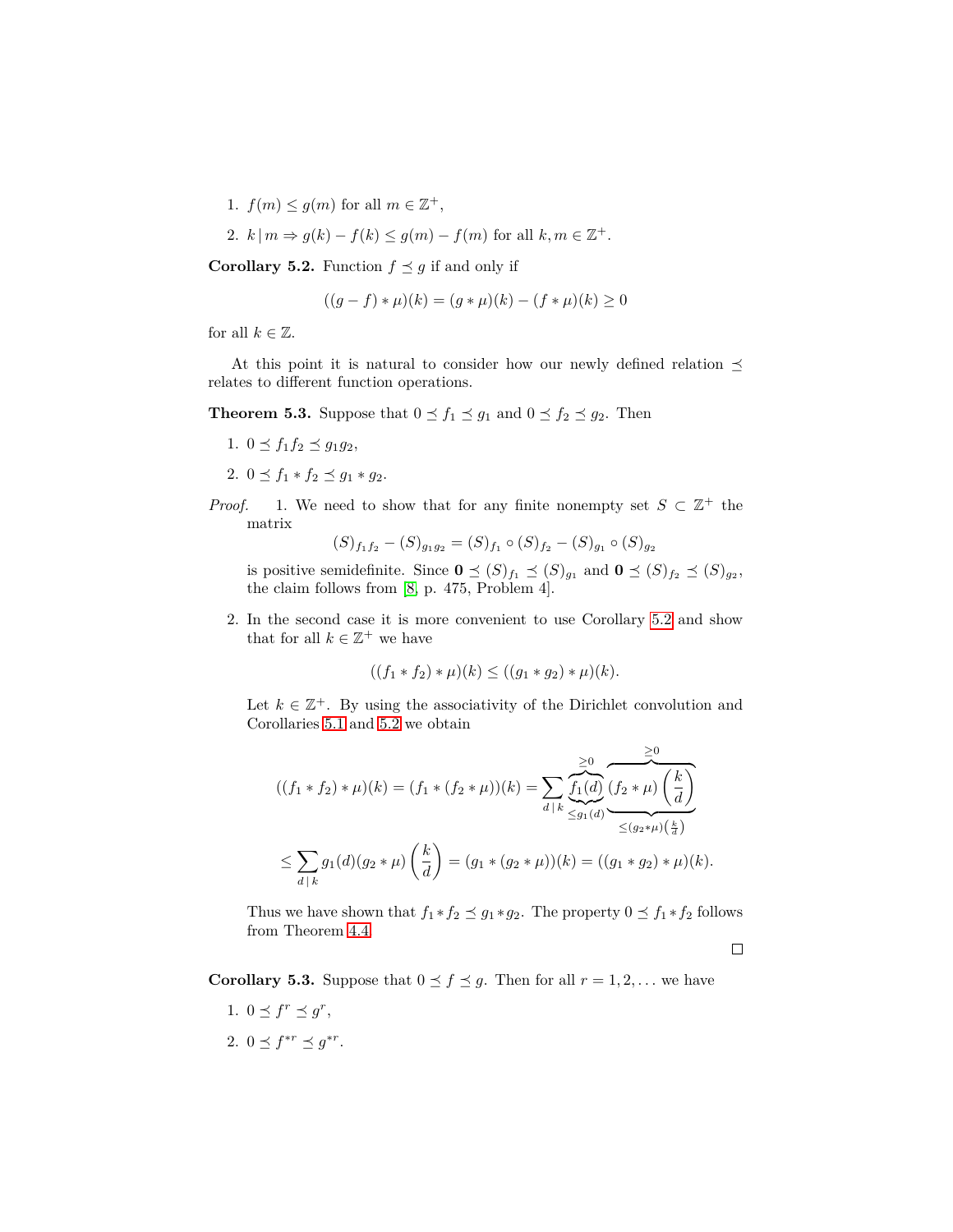**Example 5.1.** Recall that  $\delta(1) = 1$  and  $\delta(m) = 0$  for all  $m > 1$  and that  $\zeta(m) = 1$  for all  $m \in \mathbb{Z}^+$ . Since  $\zeta(2) = 1 > 0 = \delta(2)$ , clearly  $\zeta \not\preceq \delta$ . Let us show that also  $\delta \npreceq \zeta$ . Consider the set  $S = \{2, 3, 6\}$ . We obtain

$$
(S)_{\zeta-\delta} = (S)_{\zeta} - (S)_{\delta} = \begin{bmatrix} 1 & 1 & 1 \\ 1 & 1 & 1 \\ 1 & 1 & 1 \end{bmatrix} - \begin{bmatrix} 0 & 1 & 0 \\ 1 & 0 & 0 \\ 0 & 0 & 0 \end{bmatrix} = \begin{bmatrix} 1 & 0 & 1 \\ 0 & 1 & 1 \\ 1 & 1 & 1 \end{bmatrix}.
$$

The eigenvalues of this matrix are  $1, 1 + \sqrt{2}$  and  $1 -$ √ 2 *<* 0. Therefore the matrix  $(S)_{\zeta-\delta}$  is not positive semidefinite and thus we cannot have  $\delta \preceq \zeta$ . It is also possible to consider the set  $S = \{1, 2, 3, 4, 5, 6\}$ . In this case

$$
(S)_{\zeta-\delta} = \begin{bmatrix} 0 & 0 & 0 & 0 & 0 & 0 \\ 0 & 1 & 0 & 1 & 0 & 1 \\ 0 & 0 & 1 & 0 & 0 & 1 \\ 0 & 1 & 0 & 1 & 0 & 1 \\ 0 & 0 & 0 & 0 & 1 & 0 \\ 0 & 1 & 1 & 1 & 0 & 1 \end{bmatrix}.
$$

The smallest eigenvalue of this matrix is approximately −0*.*4812, and therefore the matrix is not positive semidefinite and we may deduce that  $\delta \npreceq \zeta$ .

**Definition 5.1.** Arithmetical function *f* is said to be multiplicative if

$$
f(km) = f(k)f(m)
$$

for all  $k, m \in \mathbb{Z}^+$  with  $gcd(k, m) = 1$ .

The values of a multiplicative function are completely determined by the values on prime powers. In fact, if  $m = p_1^{a_1} p_2^{a_2} \cdots p_k^{a_k}$ , then

$$
f(m) = f(p_1^{a_1}p_2^{a_2}\cdots p_k^{a_k}) = f(p_1^{a_1})f(p_2^{a_2})\cdots f(p_k^{a_k}).
$$

The Möbius function  $\mu$  is multiplicative, and the Dirichlet convolution of multiplicative functions is also multiplicative, see e.g. XXXX. Thus if  $f \in A$  is multiplicative and we wish to show that *f* is positive definite, i.e. that  $(f * \mu)(k) \geq 0$ for all  $k \in \mathbb{Z}^+$ , then it suffices to show that  $(f * \mu)(p^a) \geq 0$  for any prime number *p* and for all  $a \in \mathbb{Z}^+$ .

<span id="page-9-0"></span>**Example 5.2.** The Jordan totient function  $J_\alpha$  is defined as

$$
J_{\alpha}(m) = m^{\alpha} \prod_{p \mid m} \left( 1 - \frac{1}{p^{\alpha}} \right),
$$

where  $m = p_1^{a_1} p_2^{a_2} \cdots p_k^{a_k}$ . If  $\alpha \ge 1$ , then for any  $a \ge 2$  we have

$$
(J_{\alpha} * \mu)(p^a) = \sum_{d \mid p^a} J_{\alpha}(d)\mu\left(\frac{p^a}{d}\right) = J_{\alpha}(p^a) - J_{\alpha}(p^{a-1})
$$
  
=  $p^{\alpha a} - p^{\alpha(a-1)} - p^{\alpha(a-1)} + p^{\alpha(a-2)} = p^{\alpha(a-2)}(p^{2\alpha} - 2p^{\alpha} + 1)$   
=  $p^{\alpha(a-2)}(p^{\alpha} - 1)^2 \ge 0$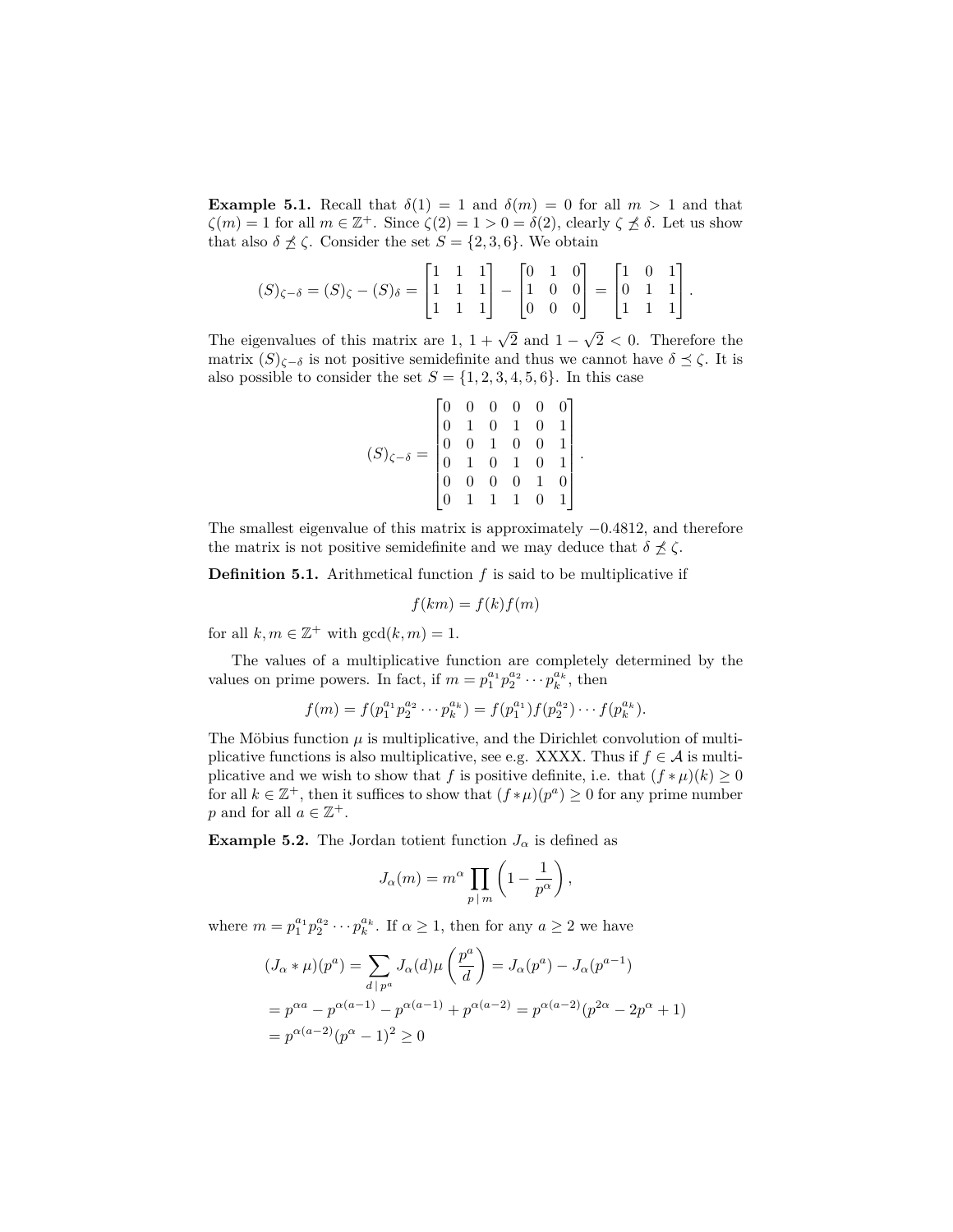and for  $a = 1$  we obtain

$$
(J_{\alpha} * \mu)(p) = J_{\alpha}(p) - 1 = p^{\alpha} - 1 - 1 = p^{\alpha} - 2 \ge 0.
$$

By multiplicativity this shows that  $J_\alpha$  is positive definite for  $\alpha \geq 1$ . In particular, the Euler totient function  $\phi = J_1$  is positive definite. Since  $(J_\alpha * \mu)(2) =$  $2^{\alpha} - 2 < 0$  for  $\alpha < 1$ , we see that  $J_{\alpha}$  is not positive definite for  $\alpha < 1$ .

By utilizing multiplicativity in a similar manner it is possible to show that for  $\alpha, \beta \geq 0$ ,

$$
J_{\alpha} \preceq J_{\beta} \Leftrightarrow (J_{\alpha} * \mu)(k) \le (J_{\beta} * \mu)(k) \ \forall k \in \mathbb{Z}^+ \Leftrightarrow \alpha \le \beta.
$$

**Example 5.3.** In Example [3.3](#page-3-2) it was shown that the power function  $N^{\alpha}$  is positive definite for all  $\alpha \geq 0$ . With the aid of multiplicativity (as in Example [5.2\)](#page-9-0) it is possible to show that for  $\alpha, \beta \geq 0$ ,

$$
N^{\alpha} \preceq N^{\beta} \Leftrightarrow \alpha \leq \beta.
$$

**Example 5.4.** The divisor function  $\sigma_{\alpha}$  is defined as  $\sigma_{\alpha}(m) := \sum_{d | m} d^{\alpha}$ , or alternatively  $\sigma_{\alpha} = N^{\alpha} * \zeta$ . The function  $\sigma_{\alpha}$  is positive definite for all  $\alpha \in \mathbb{R}$ , and for any  $\alpha, \beta \in \mathbb{R}$  we have

$$
\sigma_{\alpha} \preceq \sigma_{\beta} \Leftrightarrow \alpha \leq \beta.
$$

The positive definiteness of the function  $\sigma_{\alpha}$  can easily be shown by using Theorem [4.3,](#page-4-2) since

$$
\sigma_{\alpha} * \mu = (N^{\alpha} * \zeta) * \mu = N^{\alpha} * (\zeta * \mu) = N^{\alpha}
$$

and  $N^{\alpha}(k) \geq 0$  for all  $\alpha \in \mathbb{R}$  and  $k \in \mathbb{Z}^+$ . The other claim follows similarly, since

$$
(\sigma_{\beta} - \sigma_{\alpha}) * \mu = (\sigma_{\beta} * \mu) - (\sigma_{\alpha} * \mu) = N^{\beta} - N^{\alpha}
$$

and the values of this function are nonnegative if and only if  $\alpha \leq \beta$ .

**Example 5.5.** Let  $\Omega(m)$  denote the total number of prime divisors of *m* each counted according to its multiplicity (note that  $\Omega(1) = 0$ ). We prove the positive definiteness of the function  $\Omega$  by showing that  $(\Omega * \mu)(k) \geq 0$  for all  $k \in \mathbb{Z}^+$ .

If  $k = 1$ , then  $(\Omega * \mu)(k) = 0$ . Let  $k = p_1^{k_1} p_2^{k_2} \cdots p_r^{k_r} \neq 1$  be the canonical factorization of *k*. Then

$$
(\Omega * \mu)(k) = (\mu * \Omega)(k) = \sum_{d \mid k} \mu(d)\Omega\left(\frac{k}{d}\right)
$$
  
=  $(k_1 + k_2 + \dots + k_r)$   
-  $((k_1 - 1) + k_2 + \dots + k_r) - (k_1 + (k_2 - 1) + \dots + k_r) - \dots$   
-  $(k_1 + k_2 + \dots + (k_r - 1))$   
+  $((k_1 - 1) + (k_2 - 1) + k_3 + \dots + k_r) + \dots$   
+  $(k_1 + \dots + k_{r-2} + (k_{r-1} - 1) + (k_r - 1))$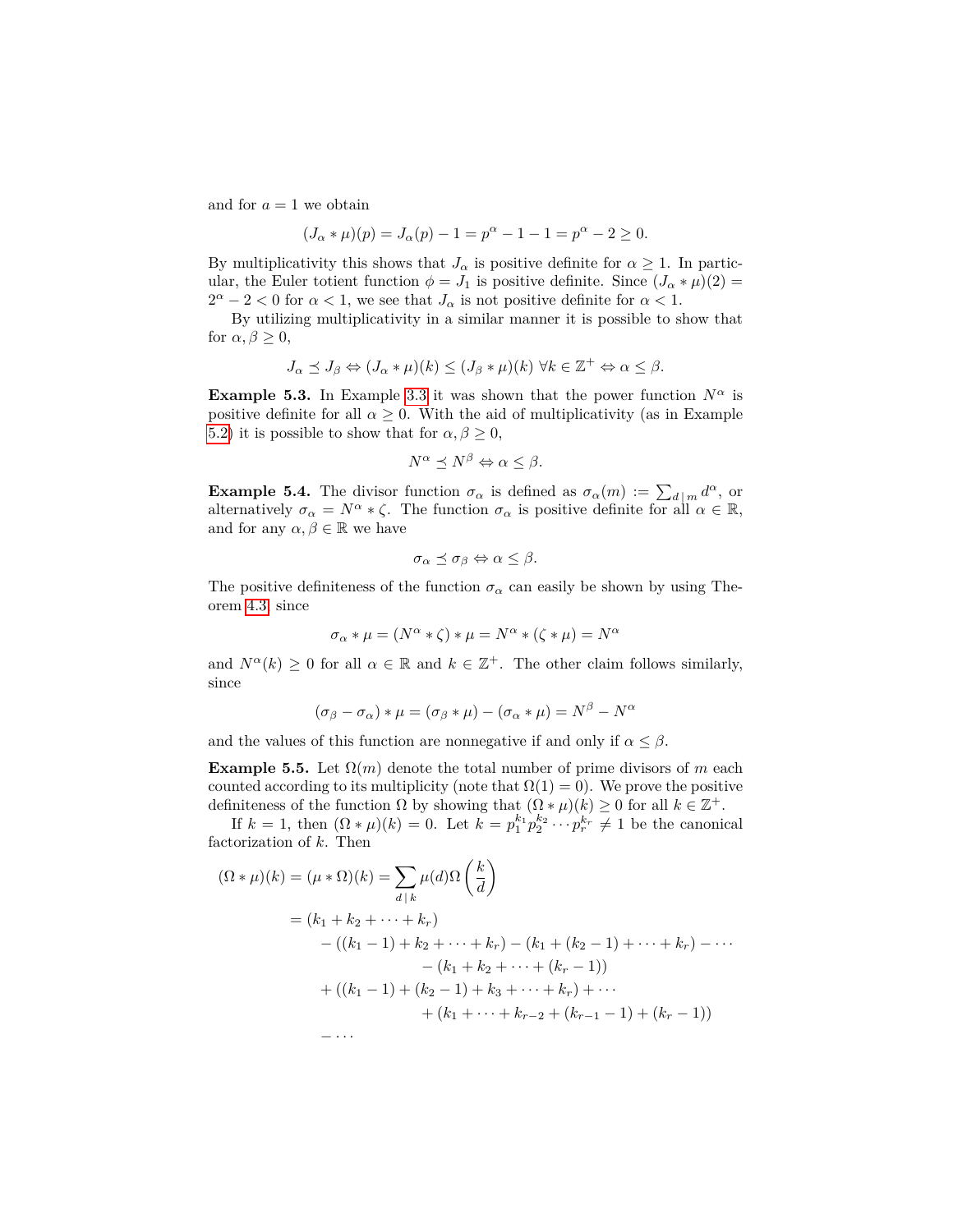Denote  $s = k_1 + k_2 + \cdots + k_r$ . Then

$$
(\Omega * \mu)(k) = s - {r \choose 1}(s-1) + {r \choose 2}(s-2) + \dots + (-1)^r {r \choose r}(s-r)
$$
  
= 
$$
\sum_{i=0}^r (-1)^i {r \choose i}(s-i) = s \sum_{i=0}^r (-1)^i {r \choose i} - \sum_{i=0}^r (-1)^i {r \choose i}i.
$$

By the binomial theorem  $\sum_{i=0}^{r}(-1)^{i}\binom{r}{i} = ((-1) + 1)^{r}$  and by formula (1.69) of Gould

$$
\sum_{i=0}^{r} (-1)^{i} {r \choose i} i = -r((-1)+1)^{r-1}
$$

(see, http://www.math.wvu.edu/ gould/Vol.2.PDF). Thus  $(\Omega * \mu)(k) = 1$  if *r* = 1 (i.e., *k* is a prime power ( $\neq$  1)), and ( $\Omega * \mu$ )(*k*) = 0 otherwise.

**Example 5.6.** Also for the generalized Liouville function  $\lambda_{\alpha}(m) = \alpha^{\Omega(m)}$  it is possible to show that  $\lambda_{\alpha}$  is positive definite if and only if  $\alpha \geq 1$  and that for  $\alpha, \beta \geq 1$ ,

$$
\alpha \leq \beta \Leftrightarrow \lambda_{\alpha} \leq \lambda_{\beta}.
$$

In particular, the usual Liouville function  $\lambda = \lambda_{-1}$  is not positive definite. These results can be proved by utilizing multiplicativity.

**Example 5.7.** For the generalized Dedekind function  $\Psi_{\alpha} = N^{\alpha} * \mu^2$ , where  $\mu^2 = \mu \cdot \mu = |\mu|$ , it can be shown that  $\Psi_{\alpha}$  is positive definite if and only if  $\alpha \ge 0$ and that for  $\alpha, \beta \geq 0$ ,

$$
\alpha \leq \beta \Leftrightarrow \Psi_{\alpha} \preceq \Psi_{\beta}.
$$

In particular, the usual Dedekind function  $\Psi = \Psi_1$  is positive definite. Also these results can be shown by using multiplicativity.

**Example 5.8.** For  $\alpha \geq 0$ , we have

$$
J_{\alpha} \preceq N^{\alpha} \preceq \Psi_{\alpha} \preceq \sigma_{\alpha}.
$$

For  $\alpha \geq 1$ , we obtain

$$
\lambda_\alpha\preceq J_\alpha\preceq N^\alpha\preceq \Psi_\alpha\preceq\sigma_\alpha.
$$

These can be verified by applying the multiplicativity of the functions  $\lambda_{\alpha} * \mu$ ,  $J_{\alpha} * \mu$ ,  $N^{\alpha} * \mu = J_{\alpha}$ ,  $\Psi_{\alpha} * \mu$  and  $\sigma_{\alpha} * \mu$ . In particular (for  $\alpha = 1$ ),

$$
\phi(=J_1) \preceq N(=N^1) \preceq \Psi(=\Psi_1) \preceq \sigma(=\sigma_1).
$$

#### **References**

<span id="page-11-0"></span>[1] E. Altinisik, B. E. Sagan and N. Tuglu, GCD matrices, posets, and nonintersecting paths, Linear Multilinear Algebra 53 (2005) 75–84.